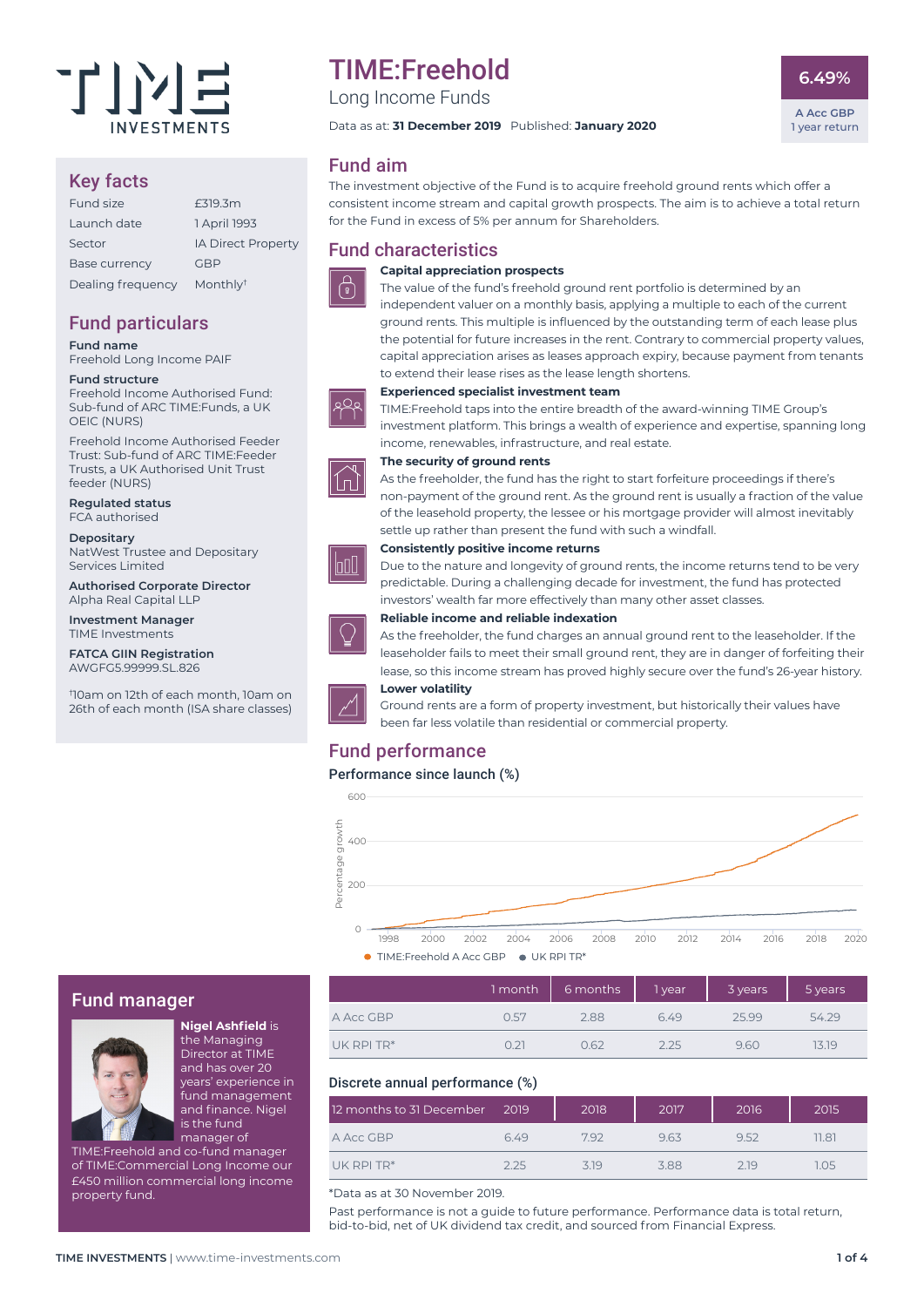## Portfolio breakdown







# Featured asset - **Lockes Wharf**

With spectacular views over the Thames to Greenwich Palace and the Royal Naval College, this modern development is very convenient for Canary Wharf and all its amenities and transport links. The asset was



purchased in April 2003 with 978 years remaining on the lease. The property is made up of 437 units with a rent review every 25 years.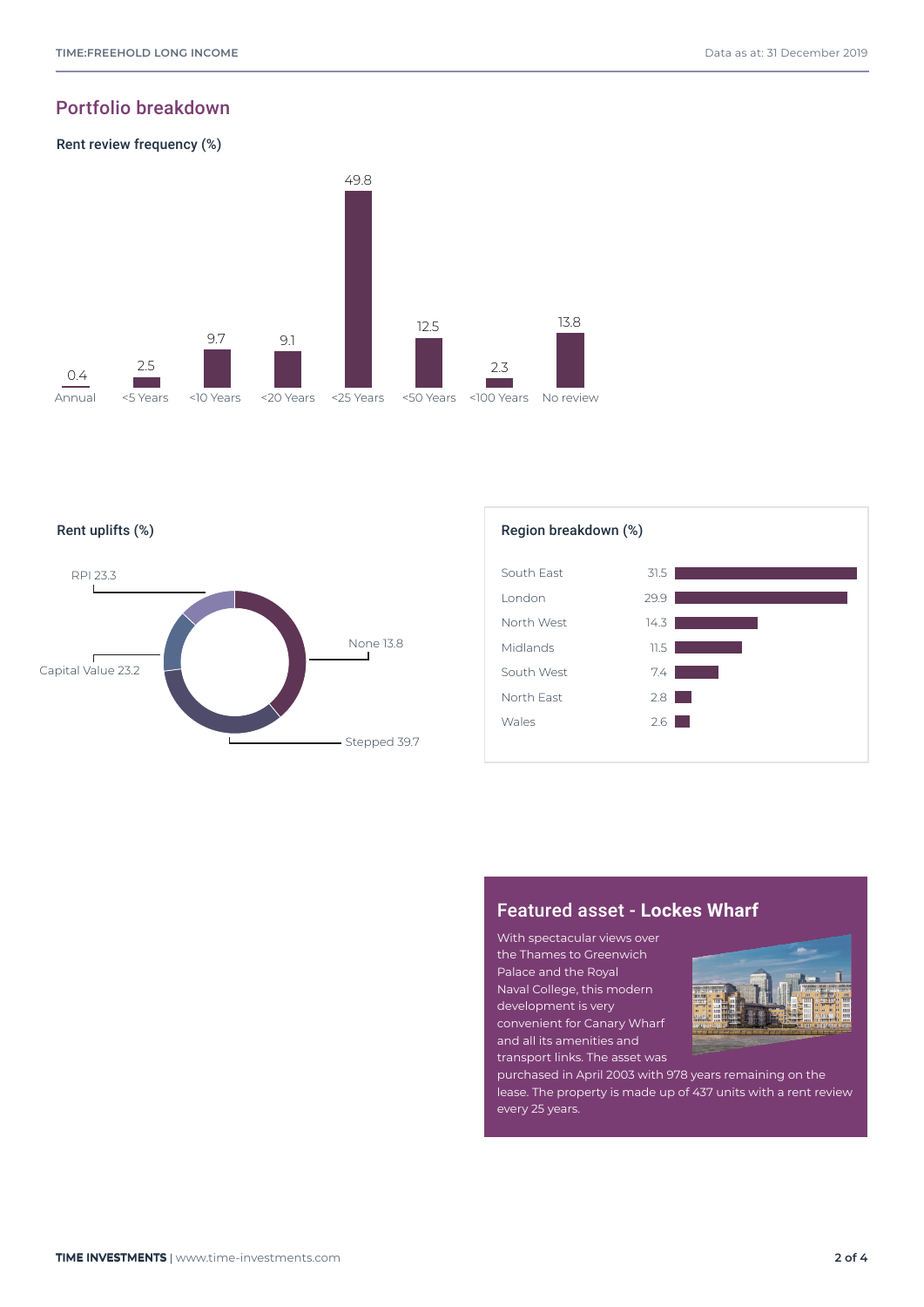## Fund manager commentary

The Fund continues its 26 year track record of positive inflation beating returns, generating a total return (inclusive of income 4.21% and capital gains 2.28%) for the twelve months to 31 December 2019 of 6.49%.

The Fund's assets are very long dated (with an average lease length in excess of 100 years) and have much greater security of income than standard property. The Fund owns over 64,400 freeholds with a gross annual ground rent income of circa £9.0 million. 86% of its freeholds have a form of inflation protection through periodic uplifts linked to Retail Price Index (RPI), property values or fixed uplifts.

As of 13 June 2019, a 5% dilution levy will be applied to subscriptions into the Fund. This levy remains constantly under review at each dealing day.

Following on from the Government's consultation on "Tackling unfair practices in the leasehold market" which ran from July 2017 to September 2017 and its subsequent response paper which was issued in December 2017; the Government asked the Law Commission to consider further measures that could assist existing leaseholders of houses and to prioritise enfranchisement solutions, focussing on making it quicker, easier and cheaper to enfranchise.

 The Law Commission issued a paper in July 2018 which set out a number of potential solutions followed by a detailed consultation paper in September 2018 which detailed proposals for a new coherent and streamlined enfranchisement regime for leaseholders of houses and flats.

 In January 2020, the Law Commission published its report on valuation in enfranchisement ("Report on options to reduce the price payable"), which will be followed later this year by three further reports attending to other aspects of leasehold reform. The main focus of the report was to suggest methods of making enfranchisement quicker, easier and cheaper, saving leaseholders of houses and flats money, whilst ensuring sufficient compensation is paid to landlords to reflect their legitimate property interests.

 The independent valuer of the Fund, BNP Paribas, values the property portfolio in light of the current market conditions and taking into account the uncertainty of any legislative initiatives. The valuer has commented that nothing in this report gives sufficient clarity or creates additional concern that would cause a change to the existing valuation approach.

 We therefore await the additional Law Commission reports expected in Spring 2020 as well as a decision from the Government and Parliament at some point thereafter. For the time being, until there is more clarity on any proposed reforms to the residential leasehold market, the fund is expected to continue to avoid acquiring further properties, unless contractually committed to do so (at present the value of property exchanged but not completed is £0.08 million). Any gains derived from the Fund's property portfolio are likely to arise from uplifts in rental income as leases pass through their review periods or through lease extensions. As a result, looking forward, the Fund may generate returns more commensurate with its target total return of 5% per annum.

## About TIME

At TIME Investments we have created a platform for predictability and consistency to help our clients rest easy. We provide carefully considered investments that seek to deliver predictable returns in an unpredictable world. The group manages over £3.5bn of renewables, infrastructure, and propery investments in both private and public vehicles. TIME Investments has a 20+ years track record in fund management with 42 investment specialists within the renewables, lending and property teams.